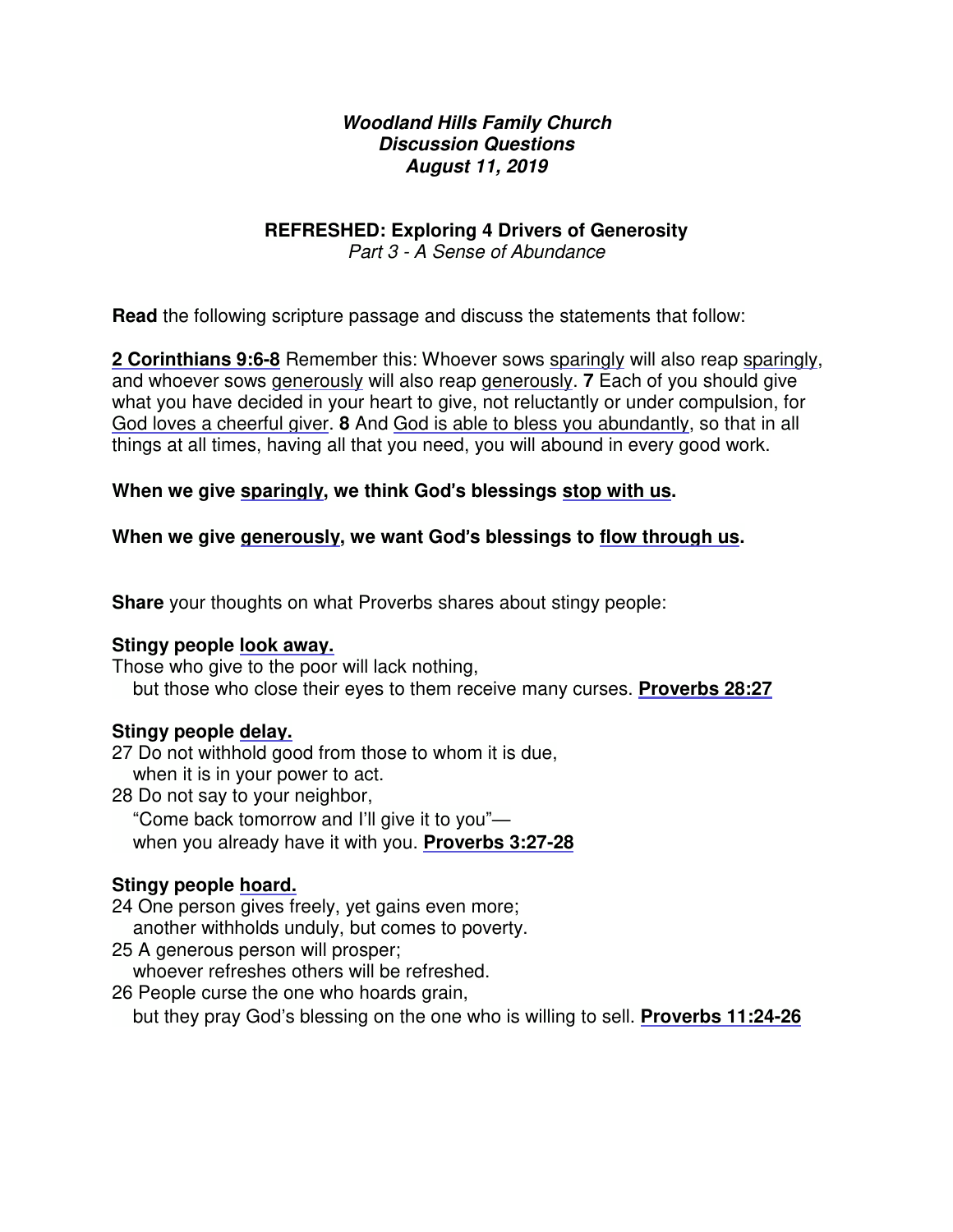**What** are you thoughts on the following statement:

We often think about generosity as something that happens after abundance, but generosity has a sneaky way of driving abundance**.**

**Read Timothy [6:17-19](x-apple-data-detectors://7/)** Command those who are rich in this present world not to be arrogant nor to put their hope in wealth, which is so uncertain, but to put their hope in God, who richly provides us with everything for our enjoyment. **18** Command them to do good, to be rich in good deeds, and to be generous and willing to share. **19** In this way they will lay up treasure for themselves as a firm foundation for the coming age, so that they may take hold of the life that is truly life.

**What** does it say to us about the following two mindsets:

**The Scarcity Mindset** believes resources are limited and that keeps us from sharing recognition, promotions, money, resources, and tourists. A scarcity mindset believes that if one person wins, another must lose. It focuses on competitors, not customers.

**The Abundance Mindset** flows out of a deep inner sense of personal worth and security. It believes that there is plenty out there and more than enough for everybody. It drives generosity.

**Do** you think Generosity strengthens our communities?

**Acts [4:33](x-apple-data-detectors://8/)**" God's grace was so powerfully at work in them all"

2 **Corinthians 8:2-4** In the midst of a very severe trial, their overflowing joy and their extreme poverty welled up in rich generosity. **3** For I testify that they gave as much as they were able, and even beyond their ability. Entirely on their own, **4** they urgently pleaded with us for the privilege of sharing in this service to the Lord's people.

**Discuss** these three closing thoughts:

# **1 - Surround yourself with generous people.**

# **2 - Celebrate the successes and blessings of others.**

# **3 - Give others opportunity and help them succeed.**

**2 Corinthians 8:7-9** But since you excel in everything—in faith, in speech, in knowledge, in complete earnestness and in the love we have kindled in you—see that you also excel in this grace of giving. **8** I am not commanding you, but I want to test the sincerity of your love by comparing it with the earnestness of others. **9** For you know the